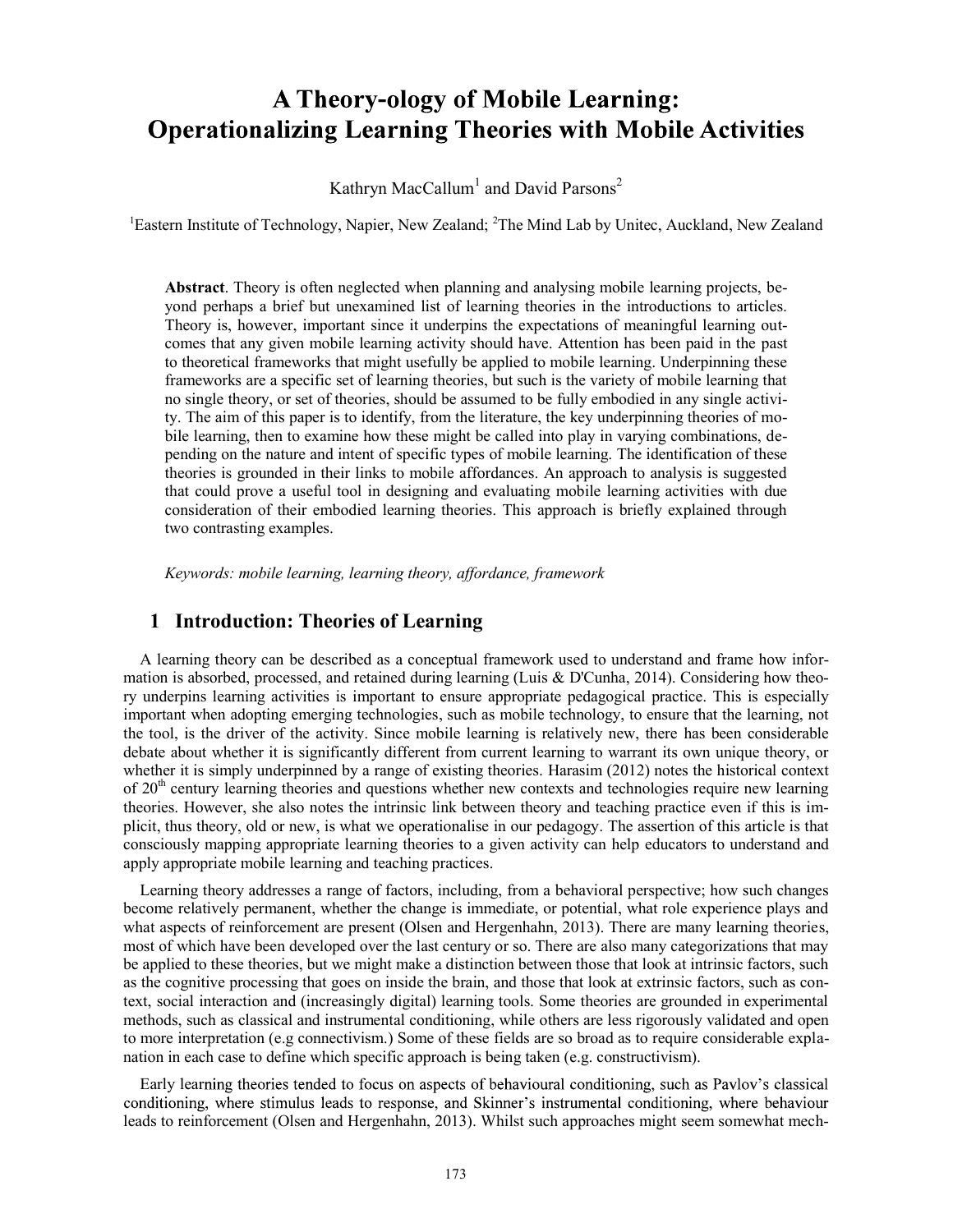anistic, the concepts of rapid feedback embodied within them are important concepts in helping learners to work at their own pace. The idea of reinforcement having a benign, positive impact was underlined by Thorndike, who emphasised positive reinforcement over negative punishment (Olsen and Hergenhahn, 2013.)

Not all of the early learning theorists were experimental behaviorists. Dewey (1933) stressed the value of outdoor education and hands-on, experiential learning, while Vygotsky (1978) emphasized the social role of learning, with the help of 'more knowledgeable others' (which might these days include digital sources) in the Zone of Proximal Development. Other theorists also looked at the learner's environment, for example Piaget (1955), who believed that educational environments should provide the opportunity for discovery learning. More recently, Brown, Collins and Duguid (1989) asserted that learning is embedded in the activity, context and culture in which it is learned. The importance of learning with others is central to the Community of Practice (Wenger, 2000) which similarly emphasizes context and culture but also regards the authentic domain of the learning community as important. These aspects are to some extent brought together in distributed cognition, where situations, tools and communities distribute knowledge (Hutchins, 1995).

While most learning theories are grounded in 20th century thinking, in the 21st century we have seen the rise of new theories such as connectivism (Siemens, 2004), which has been proposed as 'a learning theory for the digital age.' The concept of connectivism is based on the idea that Internet technologies have created new opportunities for people to learn and share information across networks. As one example of this, Siemens has engaged with the MOOC movement (McAuley, Stewart, Siemens & Cormier, 2010).

While all of the theories above apply to learning in general, in this article we ask in what ways they apply to mobile learning. Further, we consider whether there are any theories that have particular applicability to understanding how mobile learning works in practice. In the following sections we begin to explore these questions.

#### Frameworks and Theories of Mobile Learning

In addressing whether we need a new theory of learning for the mobile age, Sharples, Taylor and Vavoula (2010, p4) identified five clear criteria that should underpin mobile learning theory and differentiate it from other existing learning theories:

- is it significantly different from current theories of classroom, workplace or lifelong learning?
- does it account for the mobility of learners?
- does it cover both formal and informal learning?
- does it theorise learning as a constructive and social process?  $\bullet$
- $\bullet$ does it analyse learning as a personal and situated activity mediated by technology?

This is a broad set of criteria and it is a matter of debate to what extent they have been met by the proposals of researchers, though some theoretical frameworks specific to mobile learning have been outlined. These have included Sharples, Taylor and Vavoula's (2006) framework for analysing mobile learning, Laurillard's (2007, 2013) Conversational Model, Koole's (2009) Framework for the Rational Analysis of Mobile Education (FRAME) and Kearney, Schuck, Burden and Aubusson's (2012) mobile pedagogical framework. However, these frameworks are not learning theories *per se*. Rather, they are ways to evaluate and frame mobile learning activities within the ubiquitous landscape of mobile learning.

Underpinning all of these frameworks are a range of pre-existing learning theories. This multiplicity of underlying theory is highlighted by Laurillard (2009), who identifies the learning process as having elements of 'instructionism' (i.e. behaviourism), constructionism, social constructivism and collaborative learning (or social constructionism'). However, the focus and context of a learning activity will lead to different levels of each element as each one is appropriately applied. It can thus be questioned if one theory or framework can truly capture the dynamic and varied nature of mobile learning. Mobile technologies lend themselves to certain activities, and they might be only one element of a larger learning experience; mobile activities are often integrated as part of blended learning contexts, including face to face classroom interactions. Therefore, it is important to clearly understand the learning activity and the proposed outcomes. Herrington and Herrington (2007) highlight that guidelines for learning with mobile technologies should be theory-informed. Clearly understanding what learning theories underpin a learning activity will help inform and ensure effective pedagogy.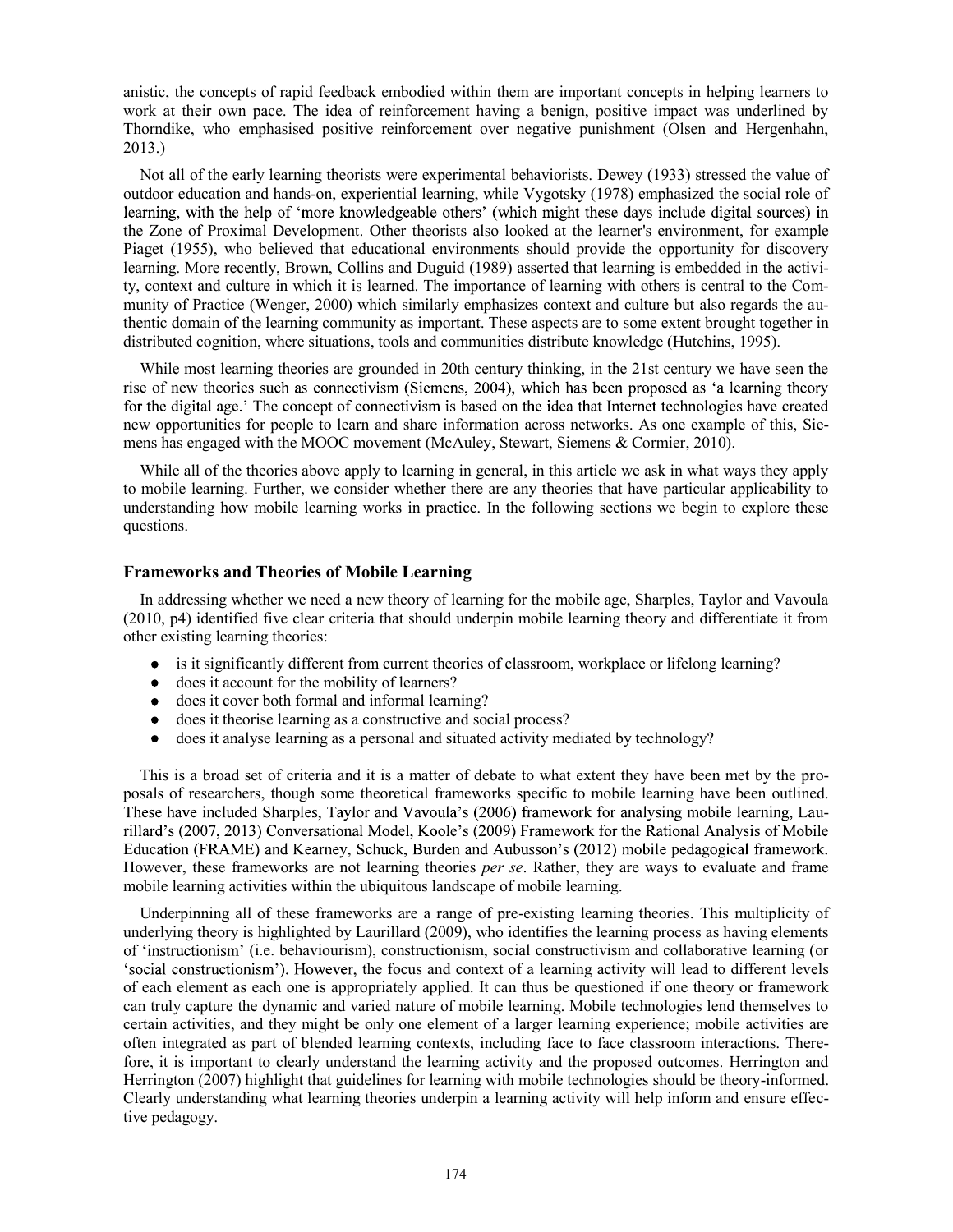#### Theory-ology and Affordances

One reason that a plethora of theories have been applied to mobile learning may be that mobile learning activities themselves vary considerably. In the same sense that a methodology is a collection of interacting methods, there may be a theory-ology of theories that interact in mobile learning. Which of these apply most directly to mobile learning may, perhaps, be analysed through the lens of affordances. Gibson (as cited in Bruce, Green & Georgeson, 2003) developed the theory of affordances, which says that the affordances of the environment are potential actions and interactions that the environment offers. Parsons, Thomas and Wishart (2016) identified six specific affordances from the mobile learning literature. Table 1 outlines these identified affordances and matches these to the learning theories most commonly associated with mobile learning. As indicated, there are a number of learning theories that are especially underpinned or enhanced by related affordances. We have used this link between theory and affordance to focus down from the very large number of available learning theories to a small subset that we believe provides the core theory-ology of mobile learning. These learning theories have been placed in approximate chronological order of their emergence. In Table 1 we have attempted to define the essence of these learning theories, though it is acknowledged that these summaries are, of necessity, simplifications. We use this subset of theories, comprising behaviorism, constructivism, experiential learning, situated cognition, community of practice and connectivism, in the remainder of this article. It should be noted that the examples of mobile activities are intended to be indicative rather than comprehensive, and linked with those theories that they most closely operationalise, though they may also be applied to others.

## 2 Mapping Learning Theories to Mobile Activities

When designing a mobile learning activity, it is important to understand how learning theory underpins the learning design. An appropriate and considered pedagogical approach will help ensure that learning is the primary and main concern and that the technology is not used for technology's sake. Multiple learning approaches may be adopted within one extended activity, so it is important to conceptually frame the learning within the targeted learning outcomes that one would expect from operationalising one or more learning theories.

The following discussion focusses on the six theories from Table 1; behaviorism, constructivism, experiential learning, situated cognition, communities of practice and connectivism. As a way of gaining deeper insights into how these theories have been applied in mobile learning, we evaluate to what extent different mobile learning experiences have exercised these theories in their designs by applying a rubric. This rubric was underpinned by the criteria identified in the Appendix. These criteria were identified from the literature as principles which frame learning design within the six chosen learning theories. For example, this scale was used to evaluate behaviourism:

1: The mobile activity does not use stimulus and response, involves no measurable outcomes, sequenced materials, feedback or reinforcement.

5: The mobile activity is wholly designed around stimulus and response, measurable outcomes, sequenced materials, feedback and reinforcement.

These results were collated into radar charts for a number of different examples. We found this exercise to be a very useful way of identifying which types of mobile learning activity operationalised which group of learning theories. To illustrate this process, we have included two contrasting examples in the following sections; the well-known Ambient Wood project (Rogers *et al*, 2002) and the mobile language app Busuu (www.busuu.com). These examples highlight two very different mobile learning activities, and we examine how learning theories have been incorporated (whether explicitly or implicitly) into each of these activities. It should be noted that this analysis was undertaken by the authors using subjective assessment of each example against our rubric-style criteria and was thus performed through an interpretive lens rather than with empirical measures. In the following discussion, the criteria referred to are taken from Table 2 in the Appendix.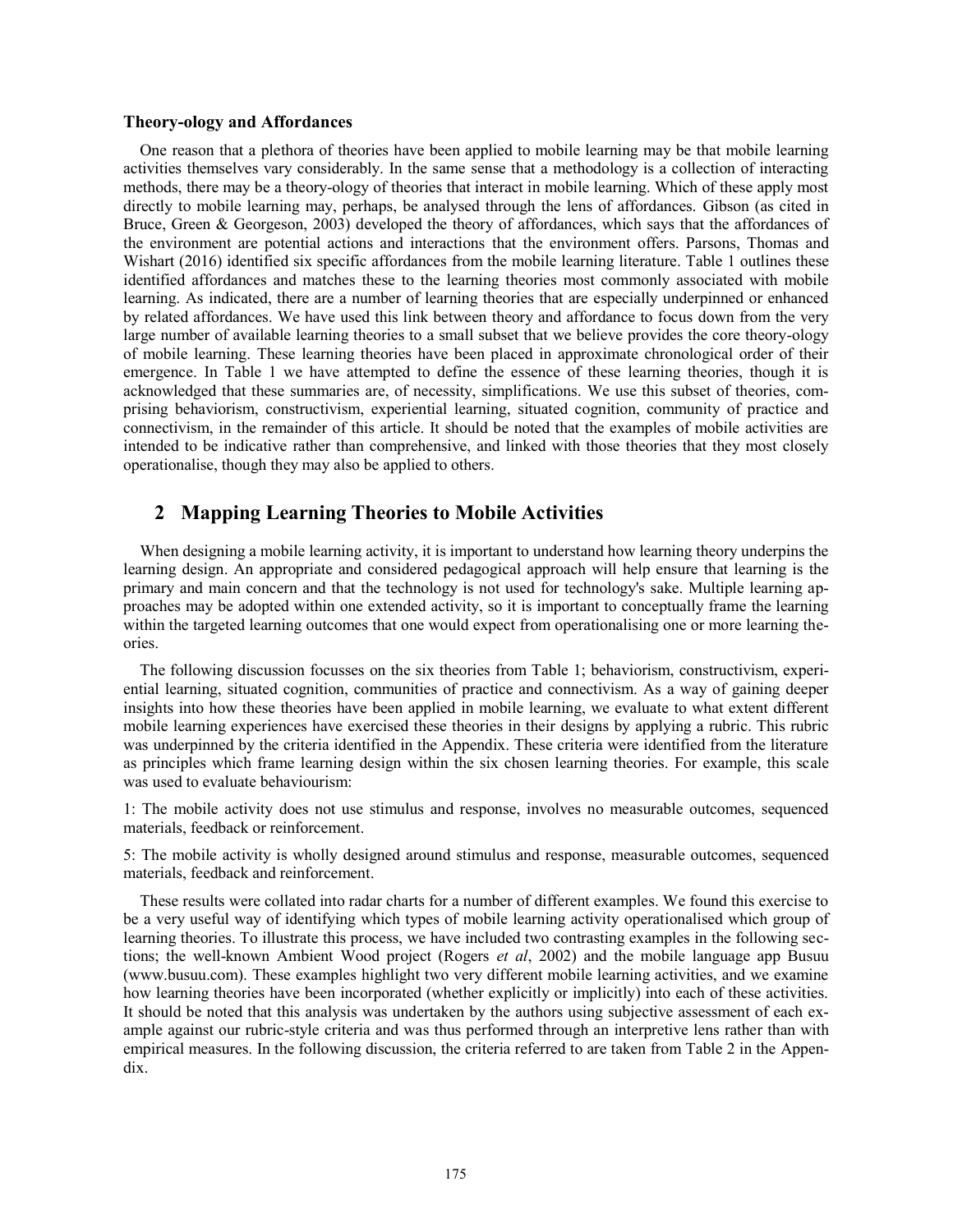#### Table 1. Learning theories and the mobile learning affordances which they underpin (adapted from Parsons, Thomas & Wishart, 2016).

| <b>Learning Theories</b>                                                                                                                                                                                                                                                                                                                       | <b>Examples of Mobile</b><br><b>Activities (examples)</b>                                                              | <b>Mobile Affordances</b>                                                                                   | <b>Context of Use</b>                                                                                                                                  |
|------------------------------------------------------------------------------------------------------------------------------------------------------------------------------------------------------------------------------------------------------------------------------------------------------------------------------------------------|------------------------------------------------------------------------------------------------------------------------|-------------------------------------------------------------------------------------------------------------|--------------------------------------------------------------------------------------------------------------------------------------------------------|
| <b>Behaviourism</b><br>"The ideal of behaviorism is to eliminate<br>coercion: to apply controls by changing<br>the environment in such a way as to rein-<br>force the kind of behavior that benefits<br>everyone." (Skinner, cited in Sobel, 1990)                                                                                             | Quizzes, in class poll-<br>ing, discussion and<br>question and answers.<br>Skills-based learning (e.g<br>languages).   | Portability<br>Immediacy                                                                                    | To receive and give<br>immediate feedback<br>within and outside the<br>classroom                                                                       |
| Constructivism<br>"The principle goal of education should<br>be creating men and women who are crea-<br>tive, inventive, and discoverers, who can<br>be critical and verify, and not accept,<br>everything they are offered." (Piaget,<br>1988, Unpublished Paper)                                                                             | <b>Taking Photos</b><br>Recording Videos,<br>Notes & Sound                                                             | Rich tool kit<br>Portability                                                                                | Working with physical<br>or conceptual materials<br>to construct new arte-<br>facts and knowledge                                                      |
| <b>Experiential learning</b><br>"The process whereby knowledge is creat-<br>ed through the transformation of experi-<br>ence. Knowledge results from the combi-<br>nation of grasping and transforming expe-<br>rience" (Kolb, 1984, p. 41)                                                                                                    | Using experimental<br>tools<br>e.g. mobile device<br>sensors, GPS QR<br>codes, augmented reali-<br>ty, virtual reality | Evidence gathering<br>Contextual, active<br>learning<br>Portability<br>Communication                        | To gather, manage or<br>store information and<br>display understanding<br>To visualise and pre-<br>sent digital content                                |
| <b>Situated cognition</b><br>"The activity in which knowledge is devel-<br>oped and deployed, it is now argued, is not<br>separable from or ancillary to learning<br>and cognition Rather, it is an integral<br>part of what is learned. Situations might<br>be said to co-produce knowledge through<br>activity." (Brown, et. al, 1989, p.32) | Using tools to explore<br>environments<br>e.g. Augmented Reality.<br>audio tours                                       | Portability<br>Contextual, active<br>learning<br>Outdoor environment<br>Location awareness<br>Communication | For movement during<br>learning activities.<br>To support learning<br>outside the classroom<br>For active learning<br>interacting with a con-<br>text. |
| <b>Communities of Practice</b><br>"A community of practice can be viewed<br>as a social learning system In a sense it<br>is the simplest social unit that has the<br>characteristics of a social learning sys-<br>tem." (Wenger, 2000, p. 1)                                                                                                   | Coordinating distribut-<br>ed messaging<br>Social media                                                                | Communication<br>Immediacy                                                                                  | For communication<br>and/or collaboration<br>To support learning<br>outside the classroom                                                              |
| Connectivism<br>"Learning can reside outside of our-<br>selves is focused on connecting special-<br>ized information sets, and the connections<br>that enable us to learn more are more<br>important than our current state of know-<br>ing." (Siemens, 2004, para 21)                                                                         | Sharing and communi-<br>cating dynamic<br>knowledge creation with<br>others and networked<br>sources of dynamic data   | Interaction with the<br>interface<br>Communication                                                          | To explore knowledge<br>through networked<br>interaction with ma-<br>chines and other people                                                           |

## Example 1: Augmenting the Real World with Mobile Technology in Ambient Wood

The Ambient Wood Project was an innovative educational project involving primary school children using mobile technology to augment and explore a physical woodland environment (Dix. Finlay. Abowd and Beale, 2003). Underpinning this project was a rich set of located technologies which supported collaborative construction of knowledge (constructivist criteria 3). Mobile devices, radio frequency (RF) identification tags, movement sensors and multi-modal displays were used to trigger and present the 'added' digital infor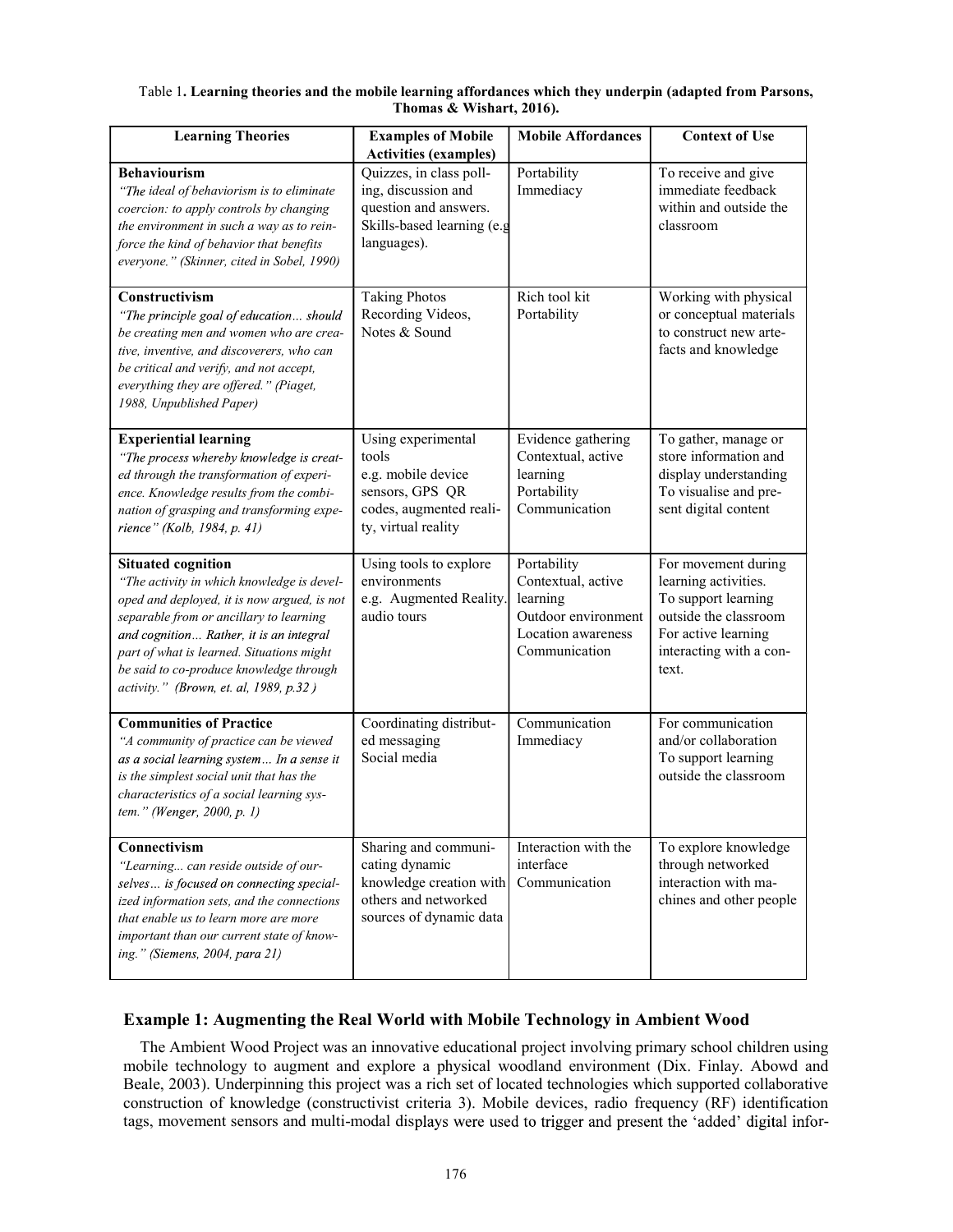mation (Rogers, et. al., 2002). The mobile devices were used to look up more information about these points of interest, as well as to take environmental readings like temperature and humidity, reflecting a typically constructivist mobile learning activity (Anand, Herrington and Agostinho, 2008). The students were engaged in active learning and had control of their mobile devices (constructivism criteria 1 and 4). However, we might regard the activities as being too directed by the embedded tools to fully engage with constructivist learning.

The project centered around pairs of children equipped with a number of devices exploring and reflecting upon a physical environment that had been prepared with a WiFi network and RF location beacons. This exploratory investigation allowed the children to build complex understandings of the rich ecological environment and lifecycles including the fragility of these habitats. The project was underpinned by experiential learning principles where the children were transforming their experience into knowledge (experiential criteria 1, 2). The children were allowed to explore and discover aspects about plants and animals living in the various habitats in the wood. The field trip was used to encourage learners to discover, hypothesize and experiment with biological processes taking place within a physical environment (Rogers, et. al., 2002) (experiential learning criteria 4 and 5).

The learning was based on exploring a physical environment, proving the authentic context and activities typical of situated cognition (criteria 1). The project enabled learners to integrate their understanding and knowledge through a dialectic process of reflecting and acting (Situated cognition criteria 1 and 4; experiential learning criteria 3), and to do so in a playful way (Rogers, et. al., 2002). The students interacting with the environment and with others through shared activities and language (situated cognition criteria 2 and 3).

Social interaction and communities of practice were encouraged to a degree. Walkie Talkies were used by the children to communicate with a remote facilitator, they were used to answer questions posed by the remote facilitator (criteria 2 and 4). Additional information could also be received by the students via the mobile devices (Randell Phelps and Rogers, 2003). They shared a domain and learned within it, but this community was short lived, confined to the scope of the activity. The connectivism component was limited by the range of networked resources and tools that were available at the time of the project, which predated the publication of connectivist theory. Nevertheless, the technologically-supported environment that supported dialogue and collaboration supported some connectivist features (criteria 2). No significant behaviorist components were identified in the learning process.

Based on this analysis it is evident that the project was underpinned, to different degrees, by five of the six learning theories focused on within this article; namely connectivism, experiential learning, constructivism, communities of practice and situated cognition, with a core focus on situated, experiential learning (Figure 1).



Figure 1. Analysis of learning theory in the Ambient Wood project

#### Example 2: Mobile Language Learning Apps within a Personal Learning Environment

Mobile Assisted Language Learning (MALL) is a popular topic for mobile learning applications and has been the subject of extensive research (Viberg and Grönlund, 2013). Reasons for the popularity of MALL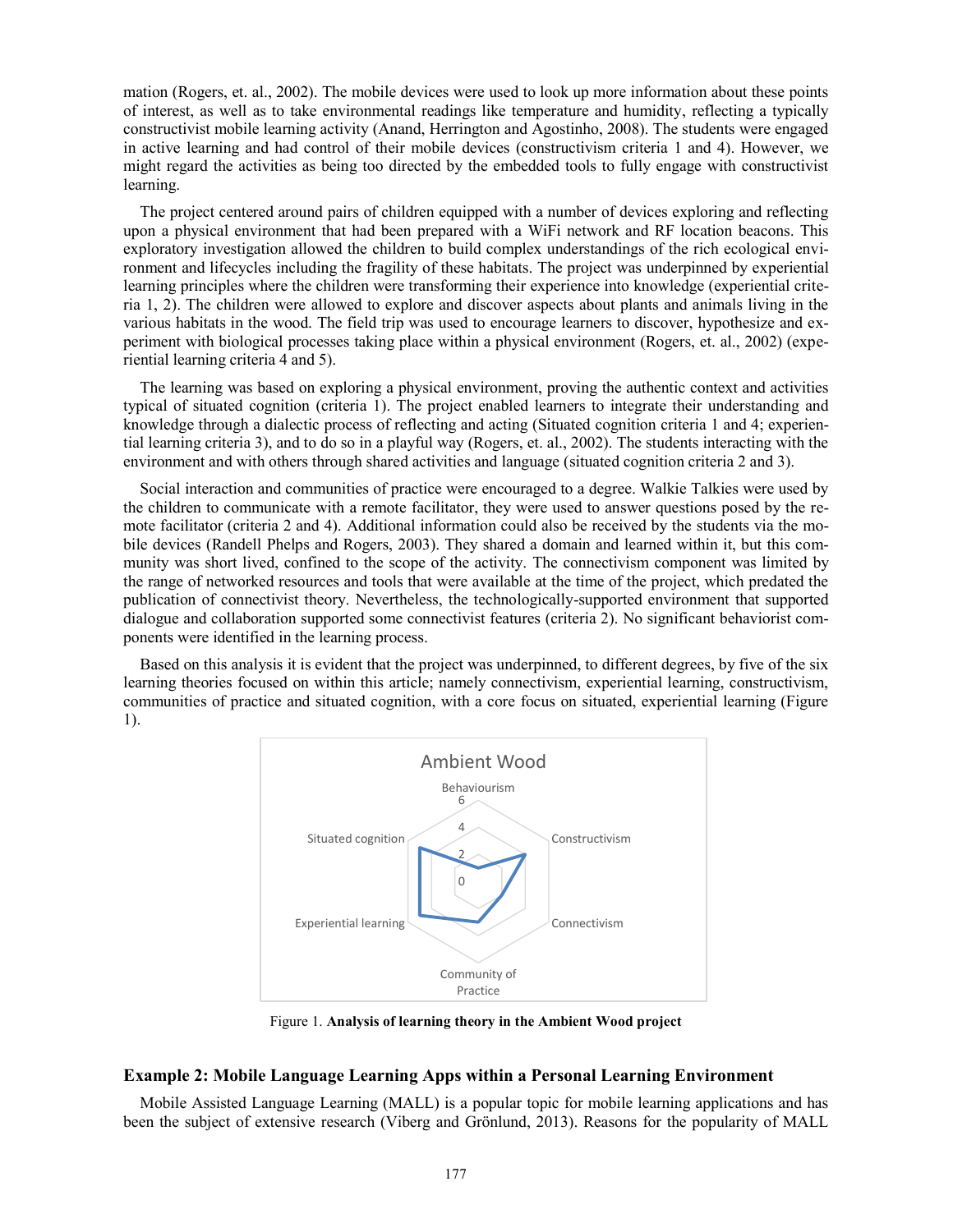include personal mobility, personalised learning, social contact and collaboration (Kukulska-Hulme and Shield, 2008). Thus any exemplar chosen to explore MALL in practice should not only provide individual language experiences but support learning with others. With this in mind we have chosen the Busuu app as one example of many, because it combines both the conventional drill and practice of a multitude of language learning apps with a connectivist approach to social media and personal learning networks (Brick, 2011). Busuu is a mobile and web self-paced language learning application. The platform allows learners to practise their skills directly with other native speakers in a world-wide community of users. The application embeds interactive multimedia content with a social networking environment (Busuu, 2006). Ketyi (2013) notes that Busuu has an active and supportive community of learning, and its social networking features scored highly in a study by Liu *et al* (2013), while Gaved *et al* (2013) emphasised the impact of its feedback and progress indicators.

As with most language learning applications, Busuu is heavily underpinned by behaviourist learning principles, with the core aspect of the app focusing on drill and practice of the repetitive language activities (Storz, Maillet, Brienne, Chotel and Dang, 2012). Learners are scaffolded within their learning, where a course is broken down into learning units (behaviourism criteria  $1 \& 3$ ). The learning units enable learners to practice and reinforce their learning, underpinned by the formation of habits mainly through imitation and repetition (Mitchell et al, 2013) (behaviourism criteria 4).

Badges are used to reinforce behaviour, show achievement (e.g. completing a learning unit or finishing a course) and encourage interaction in the community (e.g. correcting posts) (Álvarez Valencia, 2014). The use of the reward system is an example of continuous reinforcement and therefore further emphasises the behaviorist approach to learning (behaviourism criteria 2 & 5).

In addition to reinforcing and encouraging positive behaviour, badges are used to encourage collaboration and interaction between users. Some of these collaborative activities include written exercises, audio recording, and chat. These collaborative and cooperative learning are an important driving factor for encouraging and facilitating constructivist learning (criteria 3). Also underpinning the constructivist paradigm is that learning is self-paced and learners can attempt the activities at their own pace (criteria 4).

The badges also reinforce gameplay (Álvarez Valencia, 2014). The game play extends the behaviourist approach to include also elements of constructivism. Users are able to compare and rank themselves based on the number of Busuu-berries (the reward system used in Busuu) they have and with those of their friends. Learners are also able to challenge other users to complete learning units to obtain more berries. The gamifi cation approach adopted in the application helps to "builds goal-orientation, collaboration, and competition into otherwise boring or hard activities" (Reinhardt, 2013 p 13). This approach helps make the learning more active and supports the transformation of the learning into a meaningful process (constructivism criteria 1).

Another factor within the application is its strong domain-based learning community which is an important component of communities of practice (Wenger, 2000). Users are encouraged to engage with other learners, for example by peer-reviewing others' audio-recordings of dialogues (communities of practice criteria 1 & 2). The audio recording facility allows learners to participate in a dialogue with others and more advanced learners are encouraged to support new learners (communities of practice criteria 3 and 4) so learners are encouraged to be both teacher and student. The social network allows people to correct other users' written work, making each user an expert in their own language (Garcia, 2013).

The use of social networks to connect with friends and others is an important focus of the app. Users sign up, send friendship invitations, and create groups to exchange text corrections, translations or simply to exchange some thoughts, as well practice with native speakers of a specific language (Garcia, 2013). This interaction enables and supports meaningful dialogue and collaboration, a significant component of connectivist learning theory (connectivism criteria 2). The application provides the ability for users to network with other learners to discuss and share learning (Orsini-Jones Brick and Pibworth, 2014). The features of the system enable a dynamic, technology-based knowledge community and learning network wherein students critically evaluate and synthesise concepts, opinions and perspectives (connectivism riteria 5).

Our analysis suggests that the application mainly leverages the principles of four learning theories; behaviourism, constructivism, connectivism and communities of practice, but is most strongly behaviorist and connectivist (Figure 2).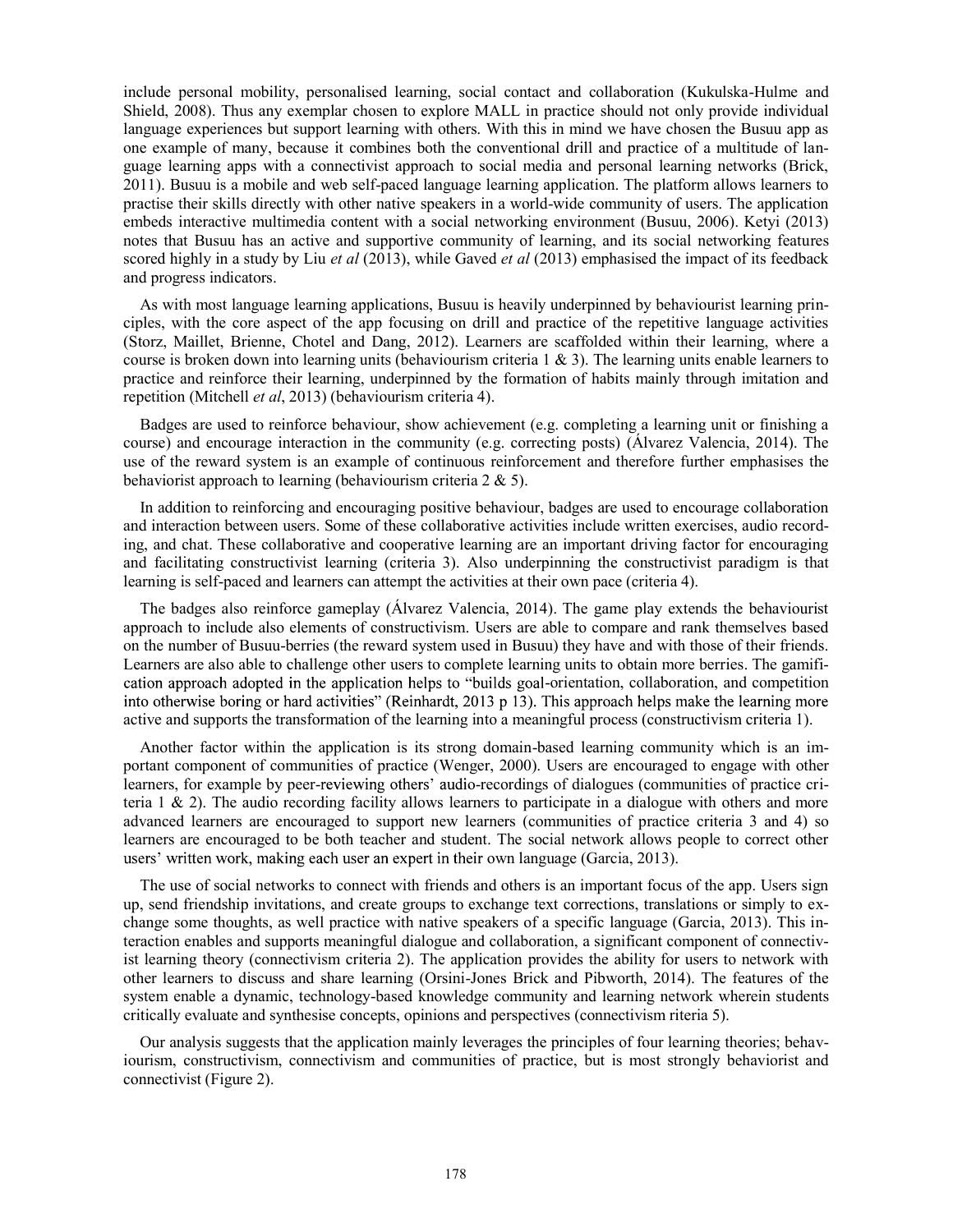

Figure 2. Analysis of Learning Theory using the Busuu Mobile Language Learning Application

#### 3 Conclusion

Careful and thoughtful application of theory within a learning activity helps to ensure that appropriate pedagogy is adopted. Within mobile learning there has been considerable debate as to whether a specific learning theory is needed to capture the unique character and affordances of mobile learning, part of a broader debate about whether 21<sup>st</sup> century tools and contexts demand new learning theories to understand their characteristics and potentials. However, with our current understanding, it may be considered that applying range of existing theories, a 'theory-ology' of mobile learning, may be usefully applicable to the design of mobile learning activities. This study identified six major learning theories as being particularly relevant to mobile learning, and used them to examine two different learning contexts. These contrasting examples were chosen to highlight the wide variations in how mobile learning is applied, and also to suggest the potential change in the way that theory may be operationalised as technology develops. Our contemporary mobile app, for example, is much more capable of supporting connectivist learning than the woodland experience of a previous technology generation. Although we have so far only used this approach to analyze previous work, we believe that it could provide a useful tool to design learning activities, as well as assist in evaluation of their effectiveness, by framing their design and evaluation within a structure of interacting learning theories.

The acknowledgement that mobile learning draws on a mixed and rich range of learning theories recognises that mobile learning experiences can be extremely diverse. Mobile learning can, therefore, be a theoretically rich way of teaching and learning when the various affordances of the technology are taken into account. These affordances can help us to leverage the unique properties of mobile learning.

In this article we have emphasised the role of mixed-theory in understanding the pedagogical value of different mobile learning affordances and activities. In addition, we have explored how different learning theories can play more or less pivotal roles depending on the features of a particular learning activity. However, our intention is not only to look backward at previous mobile learning examples but to suggest that similar analyses might usefully be applied to the design of future mobile learning tools and activities. It may be that new learning theories will emerge that will provide new understandings of how we learn in an always connected mobile world of ubiquitous devices. In the meantime, existing learning theories still have much to offer.

# 4 References

Ally M (2004) Foundations of educational theory for online learning. Theory and practice of online learning, 2, 15-44.

Álvarez Valencia JA (2014) Language, Learning, and Identity in Social Networking Sites for Language Learning: The Case of Busuu. (Doctoral dissertation). The University of Arizona, Arizona. Retrieved from http://hdl.handle.net/10150/316461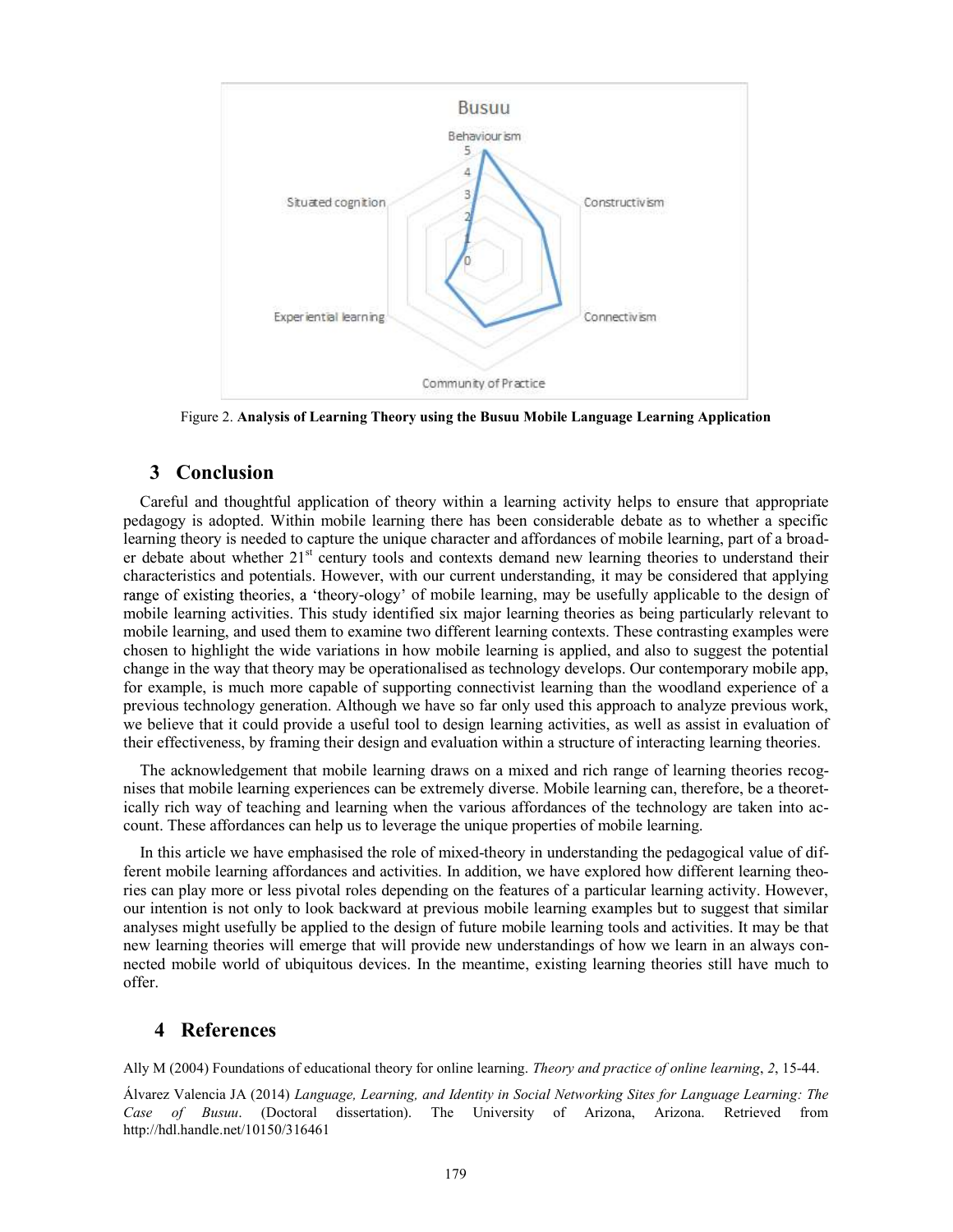Anand P, Herrington A, Agostinho, S (2008) Constructivist-based learning using location-aware mobile technology: an exploratory study. In World Conference on Educational Multimedia, Hypermedia and Telecommunications (Vol. 2008, No. 1, pp. 2312-2316).

Armatas C, Spratt C, Vincent, A (2013) Operationalizing connectivist principles in online tertiary course design. ICICTE 2013 Proceedings, 109-120.

Brick B (2011) How effective are web 2.0 language learning sites in facilitating language learning? Compass: The Journal of Learning and Teaching at the University of Greenwich, 3, 1-8.

Brown JS, Collins A, Duguid P (1989) Situated Cognition and the Culture of Learning. *Educational Researcher* 18(1), 32-42.

Bruce, V, Green, PR, Georgeson, MA (2003) Visual Perception: Physiology, Psychology and Ecology, 4th edition. Hove & London: Psychology Press.

Busuu (2016) Busuu - Learn Spanish, French, English and other languages for free. [online] Available at: https://www.busuu.com/en/ [Accessed 27 May 2016].

Dewey J (1933) How we think: A restatement of the relation of reflective thinking to the educational process. Lexington, MA: Heath.

Dix A, Finlay JE, Abowd GD, Beale R (2003) Human-Computer Interaction (3rd Ed). Prentice Hall.

Ertmer PA, Newby TJ (1993) Behaviorism, cognitivism, constructivism: Comparing critical features from an instructional design perspective. Performance improvement quarterly, 6(4), 50-72.

Garcia I (2013) Learning a language for free while translating the web. does duolingo work? International Journal of English Linguistics, 3(1), 19.

Gaved M, Kukulska-Hulme A, Jones A, Scanlon E, Dunwell I, Lameras P, Akiki O (2013) Creating coherent incidental learning journeys on mobile devices through feedback and progress indicators. QScience Proceedings: Vol. 2013, 12th World Conference on Mobile and Contextual Learning (mLearn 2013), 13.

Harasim L (2012) Learning Theory and Online Technologies. New York, NY: Routledge.

Herrington A, Herrington J (2007) Authentic mobile learning in higher education. Australian Association for Research in Education (AARE) 2007 Conference (pp. 1-9). Fremantle. http://www.aare.edu.au/07pap/her07131.pdf

Herrington J, Oliver R (1995) Critical characteristics of situated learning: implications for the instructional design of multimedia. learning with technology. In *Proceedings of ASCILITE95 conference* (pp. 253–262).

Hutchins E (1995) Cognition in the Wild. MIT Press.

Ketyi A (2013) Using Smartphones in Language Learning: A Pilot Study to turn CALL into MALL. In proceedings EUROCALL 2013, 129-134.

Kolb, DA (1984) Experiential learning: Experience as the source of learning and development. Englewood Cliffs, NJ: Prentice-Hall.

Koole ML (2009) A model for framing mobile learning. In M. Ally (Ed.), Mobile learning: Transforming the delivery of education and training (pp. 25-47). Edmonton, AB: AU Press, Athabasca University.

Kearney M, Schuck S, Burden K, Aubusson P (2012) Viewing mobile learning from a pedagogical perspective. Research in Learning Technology, 20. doi:http://dx.doi.org/10.3402/rlt.v20i0.14406

Kizito RN (2016) Connectivism in Learning Activity Design: Implications for Pedagogically-Based Technology Adoption in African Higher Education Contexts. The International Review of Research in Open and Distributed Learning, 17(2).

Kukulska-Hulme A Shield L (2008) An overview of mobile assisted language learning: From content delivery to supported collaboration and interaction. ReCALL, 20(3) 271-289.

Lai KW, Pratt K, Anderson M, Stigter J (2006) Literature review and synthesis: Online communities of practice. Ministry of Education, New Zealand. Retrieved May, 10, 2016.

https://www.educationcounts.govt.nz/publications/curriculum/5795

Laurillard D (2007) Pedagogical forms for mobile learning: framing research questions. In N Pachler (ed) Mobile learning: towards a research agenda. London: WLE Centre, Institute of Education.

Laurillard D (2013) Rethinking university teaching: A conversational framework for the effective use of learning technologies. Routledge.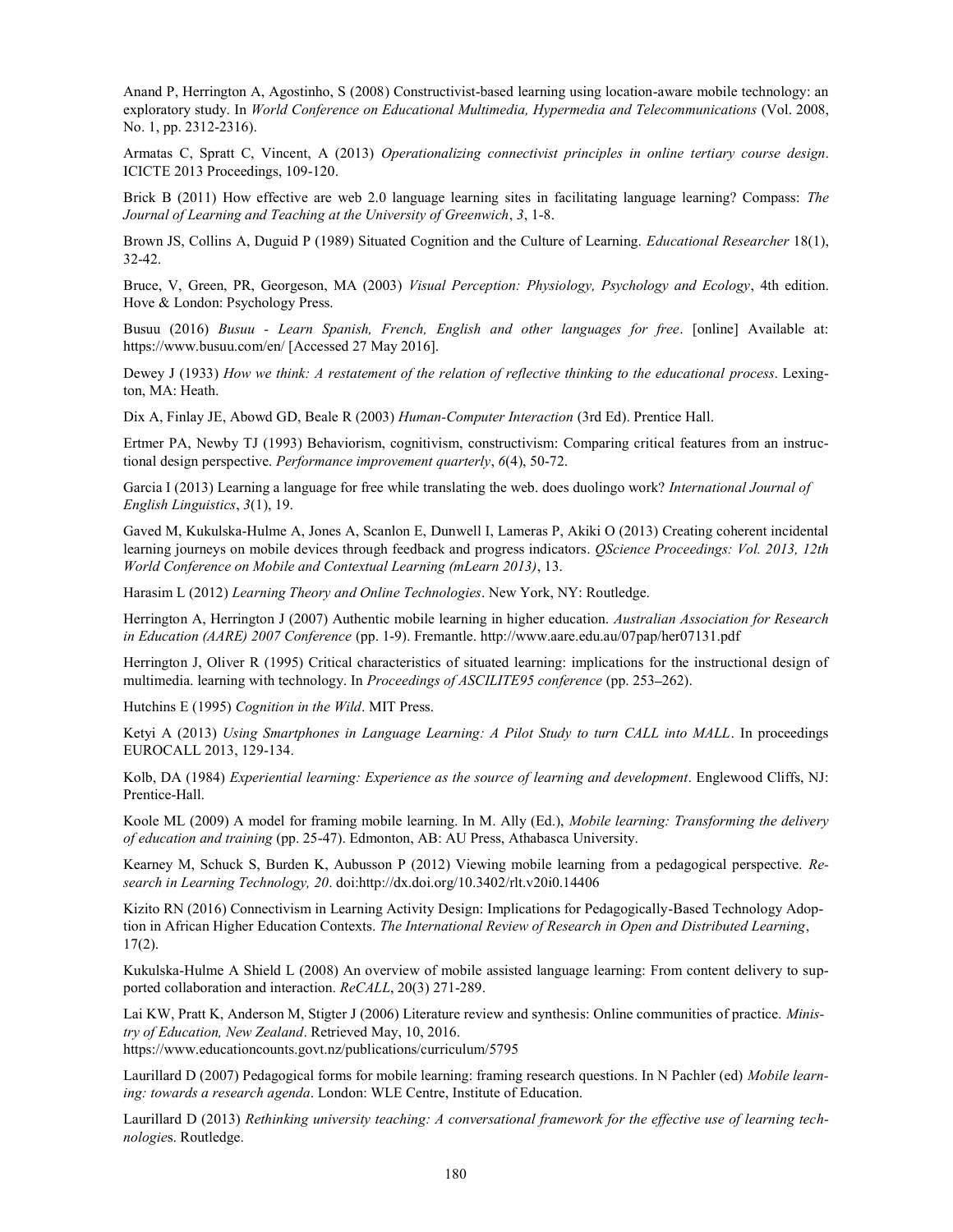Liu M, Evans MK, Horwitz E, Lee S, McCrory M, Park JB, Parrish CM (2013) A Study of the use of social network sites for language learning by university ESL students, In M Lamy, K Zourou (Eds) Social Networking for Language Education (pp.137-157) Basingstoke, UK: Palgrave.

Luis R, D'Cunha, T (2014) The role, essence and contributions of educational psychology to the field of education. International Journal of Education and Management Studies, 4(4), 370-372.

McAuley A, Stewart B, Siemens G, Cormier, D (2010) The MOOC Model for Digital Practice. University of Prince Edward Island.

Olsen M, Hergenhahn B (2013) An Introduction to Theories of Learning (9th ed.) Boston, Mass: Pearson.

Orsini-Jones M, Brick B, Pibworth L (2014) Practising Language Interaction via Social Networking Sites: The Expert Student's Perspective on.Cross-Cultural Interaction: Concepts, Methodologies, Tools, and Applications: Concepts, Methodologies, Tools, and Applications, 385.

Ozan O, Kesim M (2011) Providing scaffolding by using mobile applications in connectivist learning environment. Mobile learning: Crossing boundaries in convergent environments. Bremen, Germany.<br>http://www.ingedewaard.net/papers/connectivism/2008\_Ozan\_Kesim\_ProvidingScaffolding\_by\_UsingMobileApplicati ons in ConnectivistLearningEnvironment.pdf

Parsons D, Wishart J, Thomas H (2016) Exploring Mobile Affordances in the Digital Classroom. In I. Arnedillo-Sanchez & P. Isaias (Eds.) *Proceedings of 12th International Conference on Mobile Learning (Mobile Learning 2016)*.<br>IADIS. pp.43-50.

Piaget J. (1988). Education for democracy. Paper presented at the Conference on Progressive Education, Cambridge.

Reinhardt J, Chen H (2013) An Ecological analysis of social networking site-mediated identity development. In M.N. Lamy & K. Zourou (Eds.), Social networking for language education (pp. 11-30). London, New York: Palgrave Macmillan.

Randell C, Phelps T, Rogers Y (2003) Ambient Wood: Demonstration of a digitally enhanced field trip for schoolchildren. Adjunct Proc. IEEE UbiComp 2003, 100-104.

Rogers Y, Price S, Harris E, Phelps T, Underwood M, Wilde D, Neale H (2002) Learning through digitally-augmented physical experiences: Reflections on the Ambient Wood project. Equator IRC: available http://www.equator.ac.uk/papers/Ps//2002-rogers-1. pdf.

Siemens G (2004) Connectivism: A Learning Theory for the Digital Age. *elearnspace*. Retrieved from http://www.elearnspace.org/Articles/connectivism.htm

Sharples M, Taylor J, Vavoula G (2006) A Theory of Learning for the Mobile Age. R. Andrews and C. Haythornthwaite (Eds). The Sage Handbook of Elearning Research, Sage publications, pp.221-247.

Sharples M, Taylor J, Vavoula G (2010) A Theory of Learning for the Mobile Age: Learning through Conversation and Exploration Across Contexts. In Bachmair, B. (Ed.) Medienbildung in neuen Kulturräumen VS Verlag für Sozialwissenschaften, pp. 87-99.

Sobel D (1990, August 20) B. F. Skinner, the Champion of Behaviorism, Is Dead at 86. New York Times.

Storz C, Maillet K, Brienne C, Chotel L, Dang C (2012) Mobile devices increasing opportunities for informal learning and second language acquisition. In *IADIS International Conference Mobile Learning 2012* (pp. 83-89).

Weller M (2006) Delivering Learning on the Net: The why, what and how of online education. In G. Conole & Oliver, M. (Eds). Contemporary Perspectives in E-Learning Research: Themes, Methods and Impact on practice. London: Kogan Page.

Wenger E (2000) Communities of Practice and Social Learning Systems. Organization, 7(2), 225–246.

Viberg O, Grönlund Å (2013) Systematising the Field of Mobile Assisted Language Learning. International Journal of Mobile and Blended Learning, 5(4), 72-90.

Vygotsky LS (1978) Mind in society: The development of higher psychological processes. Cambridge, MA: Harvard University Press.